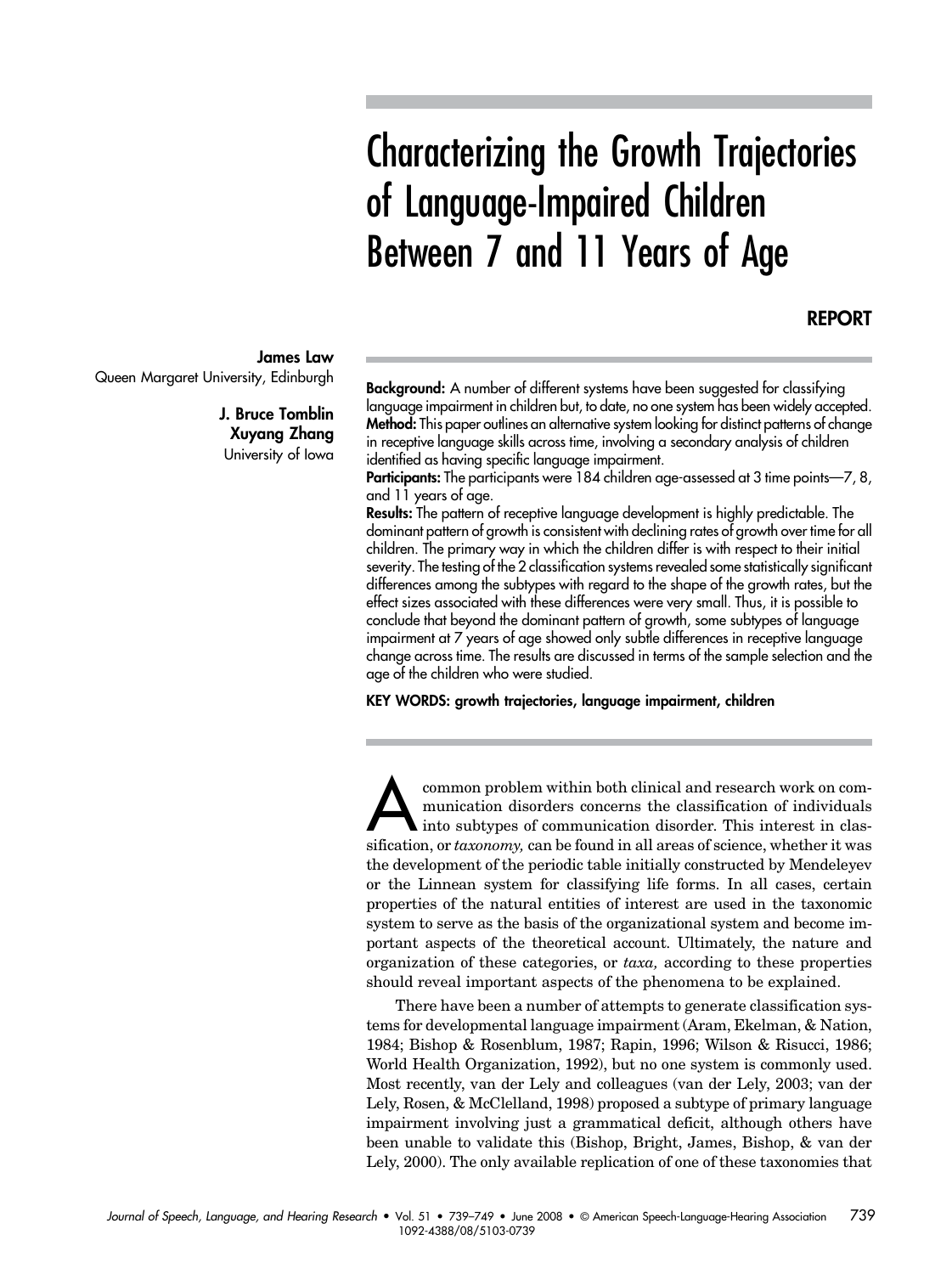we were able to detect involved the system developed by Rapin and Allen (1987; Rapin, 1996). Conti-Ramsden and colleagues used cluster analysis to identify six groups of children with language impairment and mapped five of them onto Rapin and Allen's (1987) classification system (Conti-Ramsden, Crutchley, & Botting, 1997). These systems all share the assumption that the subtypes of primary language impairments are qualitatively distinct in their pattern of performance. In contrast, Bishop and colleagues (Bishop, 1994; Bishop et al., 2000) have suggested that although there may be a core inherited disorder, there may not be a set of distinct diagnostic entities but, rather, these may be arrayed in a multidimensional space. In concert with this viewpoint, it has been argued—using data from a population-based rather than a clinical sample—that rather than strict subtypes, developmental language disorder may be best described as regions within at least a three-dimensional space containing individual differences with respect to language abilities, including those that comprise language disorder (Tomblin, Zhang, Catts, Ellis Weismer, & Weiss, 2004). Two classes of children were identified across language-impaired and typically developing children. The first of these classes had relatively poor semantic/syntactic skills and relatively poor phonological processing/verbal short-term memory but relatively good social communication skills. The second class comprised children with relatively weak social communication skills. It has been suggested that there is probably a single dimension accounting for language with testspecific or language area–specific minor dimensions at different ages (Tomblin & Zhang, 2006). Of particular significance was what appears to be a change across time with the single construct giving way to a two-dimensional model, with distinct vocabulary/sentence use dimensions emerging in the later years. Recently, Dollaghan (2004) directly tested whether specific language impairment (SLI) represented a categorically different form of language variation from normal forms or whether it was a region along a dimension. In this study, a taxometric analysis was performed on the language scores of 3 and 4-year-old children. In both groups, there was no evidence in support of SLI being a discrete variant of primary language impairment but, rather, SLI appeared to fall within the same dimensions as children with normal levels of language.

One of the key challenges to the development of classification systems for developmental language impairment has been their capacity to capture a stable subtype or trait across time—effectively, their predictive validity. Conti-Ramsden and Botting (1999) evaluated the stability of their Rapin and Allen (1987) subtypes after 1 year. Although they found a similar set of subtypes among their participants, there was considerable instability of membership in these subtypes over time. Stothard, Snowling, Bishop, Chipchase, and Kaplan (1998) found considerable variability in class membership between SLI and general delay in children who were followed from 5.5 to 15–16 years of age.

Part of the value of a clinical taxonomic system is its potential to reveal associated conditions that have different but systematic relationships with the subtypes. Such evidence provides more support for the distinctiveness of the subtypes at both a phenomenological and etiological level. There have now been a series of well-documented studies that have tracked language over time and that have examined outcomes associated with developmental language impairment. The studies to which reference is most commonly made are those in Dunedin, New Zealand (Silva, Williams, & McGee, 1987); Walthamstow, United Kingdom (Richman, Stevenson, & Graham, 1982); Ottawa, Carleton, Canada (Beitchman, Wilson, Brownlie, Walters, & Lancee, 1996; Johnson et al., 1999) and Iowa, United States (Tomblin et al., 1997). Taken together, these studies have demonstrated high levels of co-morbidity among language, literacy, and behavior in clinical populations, such that early language learning difficulties should best be regarded as a risk factor for subsequent educational underattainment and that there is also a high level of continuity across both the primary school and the teenage years. This literature has also shown that outcomes vary with respect to certain subtypes of early speech and language impairment. Beitchman and colleagues (1996) have shown that both behavioral and academic outcomes are poorer for children with language problems and, more specifically, children with receptive language problems than for children with speech sound disorders only. Botting and Conti-Ramsden (2000) found behavioral outcomes to be differentiated according to subtypes based on modality such that children with receptive– expressive impairments did more poorly than those with impairments restricted to expressive language. These differential outcomes could be used as evidence that the subtypes identified in these studies represent different subtypes of language or that poor outcomes are simply a function of severity.

## Growth Trajectories and Taxonomies

In recent years, researchers have begun to characterize language development and developmental language impairment across multiple time points. These methods allow researchers to characterize the dynamic growth pattern or trajectory as a characteristic of the language impairment in its own right. Whether these can truly be termed growth curves depends on the number of data points available for analysis. The notion that these developmental trajectories are important features in language impairment can be found in Karmiloff-Smith's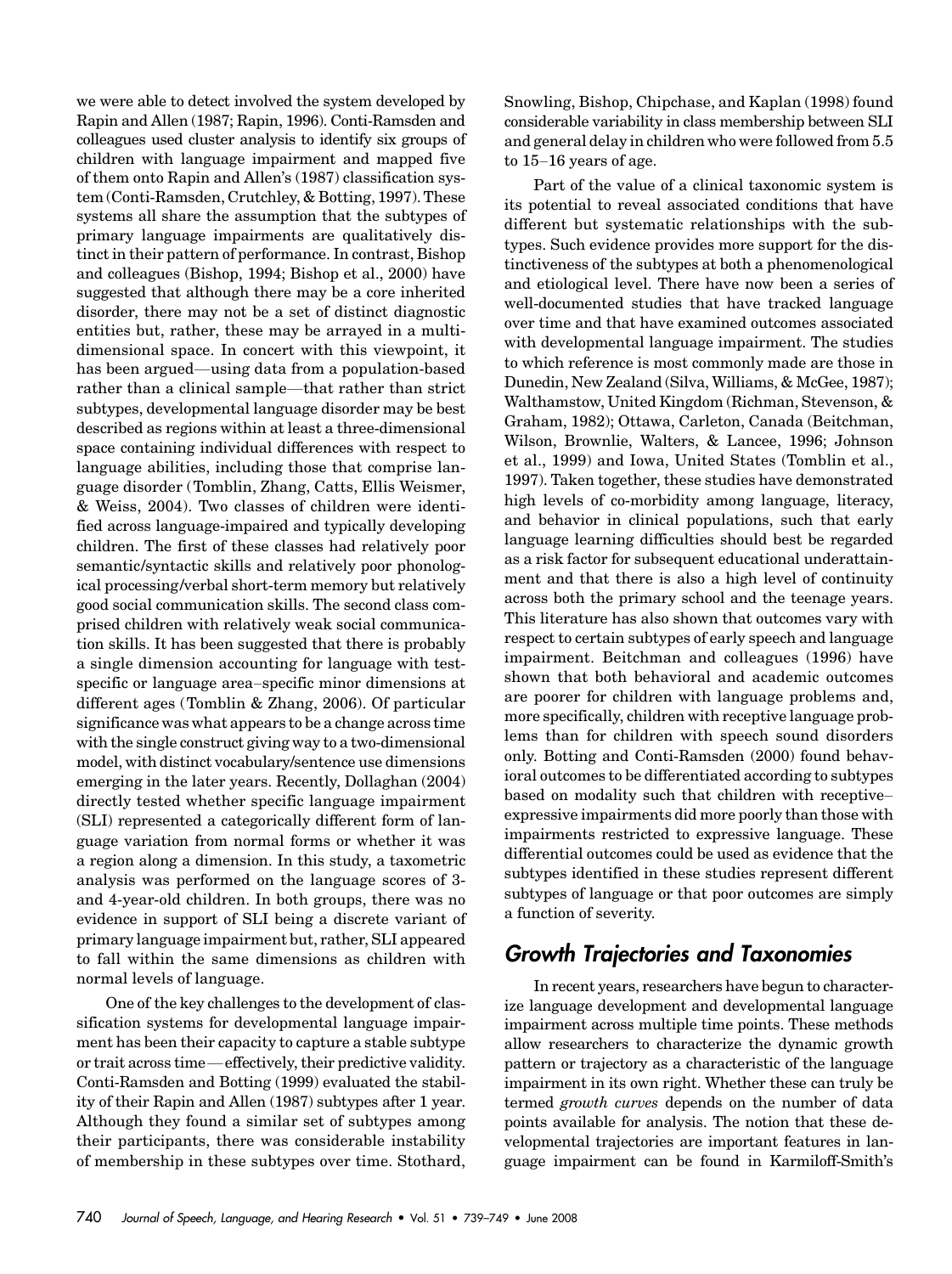(1998) admonition that the key to understanding developmental disorders is in understanding development that is, growth and change. Leonard (1998) exemplified this kind of thinking when he suggested that there may be a number of potential pathways for children identified with language impairments. Normal language development is characterized as a linear function of time, although there are some suggestions that, at least for some grammatical functions, performance levels out as children achieve competence. Three possible patterns are proposed. The first possibility is that children with language impairment may also be characterized as starting at the same point as the typically developing children, with their scores diverging down across time relative to children with typical development. This could be characterized as the deterioration hypothesis. A second possibility is that these children develop at the same speed as typically developing children but then plateau at a specific point, not developing any further. This could be characterized as the plateau hypothesis. Both of these two possibilities would effectively represent a decrease in the children's language scores across time. A third possibility, which might be termed the tracking hypothesis, not considered by Leonard, would be that language-impaired children are simply slower to take off, but once started, their language development would be parallel to that of typically developing children. They do not get better or worse but tend to stay on the same trajectory. Rice and colleagues (Rice, Wexler, & Hershberger, 1998) have provided data showing this kind of growth pattern with respect to the growth of specific grammatical forms and vocabulary in children with and without SLI. Similarly, Zhang and Tomblin (2004) have found little heterogeneity in the growth of language in a large number of children who varied considerably with respect to language abilities at school entry. These findings would suggest that there is very little heterogeneity in the growth characteristics of children with language impairment and, furthermore, the growth in children with language impairment, at least in the school years, is quite similar to that of typically developing children.

The aim of the present study was to look at the patterns of language change in a group of children with significant clinical levels of language disorder who participated in the original Conti-Ramsden Manchester Language Study (Conti-Ramsden & Botting, 1999). The emphasis in this article is on the children's receptive language skills rather than their expressive language skills or their speech skills. Receptive language measures were used in this study because they were available for all children, at all time points examined, whereas expressive measures were available only for a subset of children at each time point. Two analyses were performed in order to address two questions: (a) Are the growth trajectories of these children heterogeneous? and (b) Do the growth trajectories of subgroups of these children differ? To address the first question, the growth characteristics of each member of the group were characterized using a single language measure across time. The measure in question was The Test of Reception of Grammar (TROG; Bishop, 1982), a measure of comprehension that is widely used in the clinical research literature. To address the second question, the trajectories of subgroups of these children were compared using the same measure. Two systems of subcategorization were used. The first system corresponded to a traditional expressive/receptive language impairment classification system of the type adopted in the ICD-10 classification system (World Health Organization [WHO], 1992), and the second system corresponded to the Rapin and Allen (1987) classification system outlined previously (see Table 1). In both cases, the groups were operationalized in the first instance by the authors of the original Conti-Ramsden and Botting study (Conti-Ramsden & Botting, 1999).

## **Method**

The study was conceptualized as a secondary data analysis of a relatively large cohort of children identified as having primary language impairment. The cohort in question, from the Conti-Ramsden Manchester Language Study, is the single largest clinically identified cohort of children with pronounced speech and language impairments.

Table 1. Group characteristics of Conti-Ramsden et al. (1997) clusters and Rapin and Allen (1987) subtypes.

| <b>Conti-Ramsden Cluster</b> | <b>Description</b>                                                                   | <b>Rapin and Allen equivalent</b>         |
|------------------------------|--------------------------------------------------------------------------------------|-------------------------------------------|
|                              | Good articulation but other language skills are poor.                                | Lexical-syntactic deficit syndrome        |
|                              | Poor word reading.                                                                   | None                                      |
|                              | General poor language but with good naming vocabulary.                               | Verbal dyspraxia                          |
|                              | Poor articulation and phonology. Normal language.                                    | Phonological programming deficit syndrome |
|                              | Articulation is fair, but performance on all other tests is poor.                    | Phonological syntactic deficit syndrome   |
| 6                            | Good articulation and reasonable expressive<br>language but poor receptive language. | Semantic-pragmatic deficit syndrome       |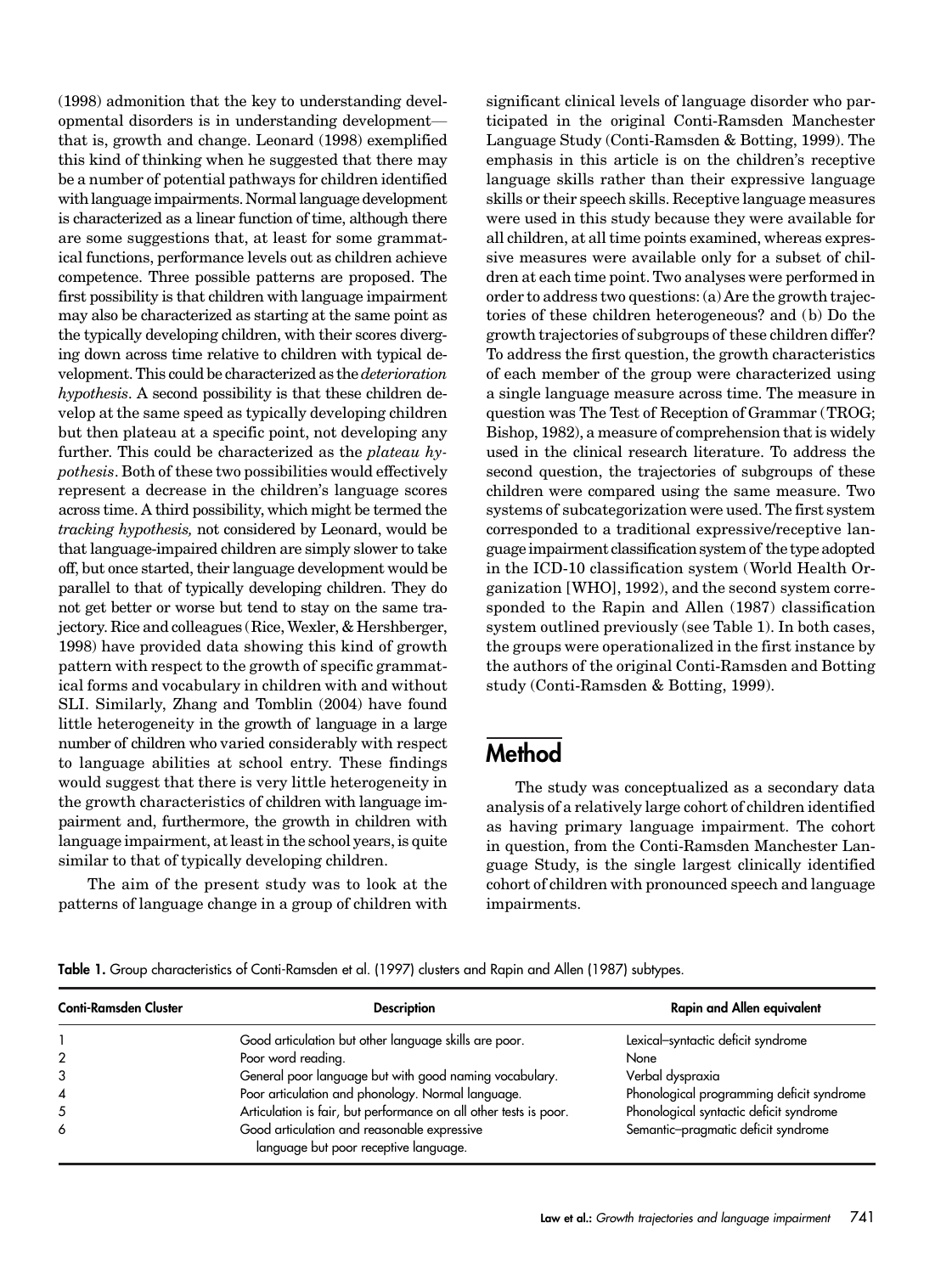#### **Participants**

The data set comprises longitudinal information on a subset of a cohort of 242 children with SLI. At age 7 years, these children were sampled from the population attending language units in England. These children were reassessed at 8 and 11 years of age. The children have been followed through to 14 years of age, but it is the earlier phase of their development that is the focus of this analysis. This cohort has already been extensively discussed in the literature in terms of its initial characteristics (Conti-Ramsden & Botting, 1999), their outcomes at 11 years of age (Conti-Ramsden, Botting, Simkin, & Knox, 2001), the extent to which it is possible to predict outcomes (Botting, Faragher, Simkin, Knox, & Conti-Ramsden, 2001; Conti-Ramsden & Botting, 1999; Conti-Ramsden, Botting, & Faragher, 2001), and subgroup children across time (Conti-Ramsden, Crutchley, & Botting, 1997). This article only reports results from 196 participants who had a TROG score on all three time points, and for some analyses, the focus will be on those 184 participants for whom there were sufficient data to apply the operationalization of the ICD-10 and both the Rapin and Allen (1987) classification and Conti-Ramsden clusters.

Table 2 provides descriptive statistics concerning the TROG scores. These data show that the composite measure systematically increases across the age intervals and has a similar variance at each age interval. The tests used to operationalize the different categories of speech and language impairment were the TROG, three subtests of the British Ability Scales (Number Skills, Naming Vocabulary, and Word Reading; Elliott, 1983), the Goldman–Fristoe Test of Articulation (Goldman & Fristoe, 1986), the Bus Story (Renfrew, 1991), and Raven's Coloured Progressive Matrices (Raven, 1986). The first method of subclassification adopted by Conti-Ramsden and Botting (1999) might be characterized as comparable to the ICD-10 system. In this case, four categories were identified—namely, those with normal language scores (above the 40th percentile on the language measures), those with expressive difficulties only, those with

Table 2. Means, medians, and standard deviations of the Receptive Language score (The Test of Reception of Grammar [ TROG]; Bishop, 1982) at 7, 8, and 11 years of age.

| Variable  | Age     |         |          |
|-----------|---------|---------|----------|
|           | 7 years | 8 years | 11 years |
| M         | 10.10   | 12.18   | 15.16    |
| Mdn       | 10      | $12 \,$ | 16       |
| <b>SD</b> | 3.46    | 3.21    | 2.99     |
| n         | 196     | 196     | 196      |

expressive/receptive difficulties combined, and a category of children with "complex/receptive" difficulties. The second, third, and fourth categories were comparable to, although not strictly derived from, the language impairment categories identified in the ICD-10. Group 1 was made up of children with language scores within the normal range. This included children who had been identified as having significant difficulties at Time 1 but who had then been transferred to mainstream school and whose difficulties had not been picked up on standardized language measures at Time 2 and Time 3. Group 2 had comprehension within the normal range but poor expressive language skills. Group 3 had both expressive and receptive language scores outside the normal range. Group 4 had poor expressive language scores but lower receptive language scores (i.e., below the 10th percentile). This last group was designated as having complex SLI because the children appeared to have relatively strong expressive language skills.

In the second method of subclassification, the procedure followed was the same as that described in Conti-Ramsden et al. (1999—that is, the data set was analyzed using cluster analysis and the results indicated that, in part at least, the resulting categories reflected those identified by Rapin, 1996). The starting point is the three clinical groupings described in the preceding paragraph, each of which is then broken down into two groups. Thus, the expressive language disorder group is further broken down into verbal dyspraxia and phonological programming difficulties. The expressive SLI grouping is broken down into verbal auditory agnosia and phonological programming deficit syndrome. The complex SLI group (or those in Rapin's "higher order processing disorder") is broken down into lexical–syntactic deficit syndrome and semantic–pragmatic deficit syndrome. The Conti-Ramsden Clusters 1–6 correspond to the six Rapin groupings in the original analysis, although Conti-Ramsden and colleagues identified a group whose difficulties appeared to have resolved ( language scores above the 40th percentile), and Rapin and Allen (1987) identified a group with verbal auditory agnosia, which was not detected in the Conti-Ramsden sample. In the original analysis, psychometric data were supported by teacher report. The six clusters are provided in Table 1.

### **Results**

The first question to be addressed concerned the language growth characteristics of the group as a whole and the extent to which there were differences in the magnitude of the growth among the children in this sample. Table 2 provides the descriptive statistics for the TROG scores for the total group at each of the three observation intervals. As expected, the central tendencies reflected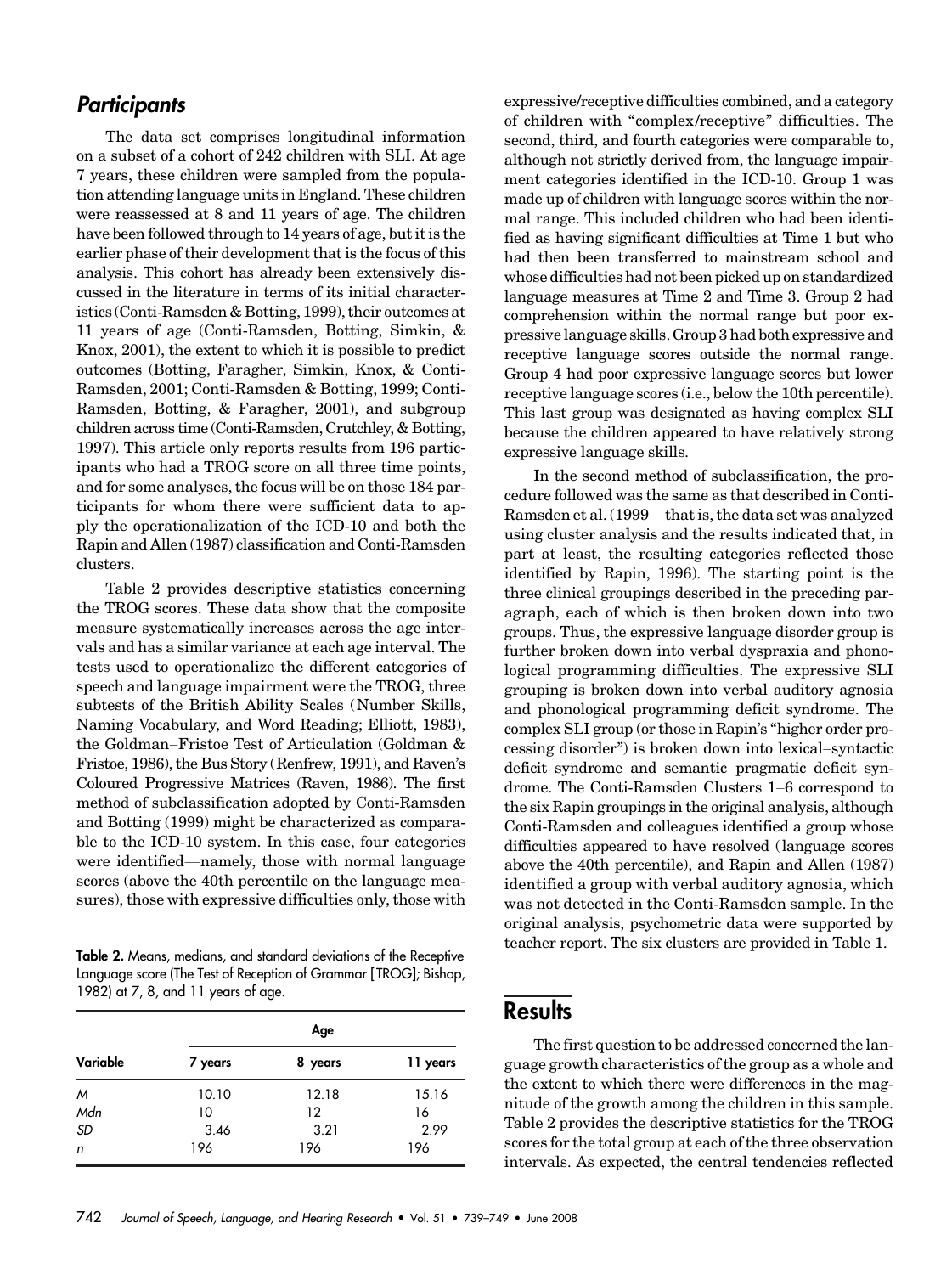by the means and medians increased across the longitudinal study, and the variance in TROG reduced somewhat with age. The linear increase in the scores was found to be significant,  $F(1, 367) = 587.39, p < .0001$ , when these data were analyzed using mixed linear model within SAS.

The extent to which there were individual differences can be seen, however, in Figure 1. This figure contains the individual growth functions for every 10th individual when the participants were ordered from the lowest initial score to the highest. Therefore, these 18 individuals represent a stratified sampling of individuals according to the severity of their language problem at age 7 years. These individual growth patterns reveal a dominant trend for the language skills of all individuals to increase. There are some variations in the manner of this growth that result in some trends being linear, whereas others appear to have an accelerating exponential or decelerating logarithmic shape. The extent to

Figure 1. Receptive language scores across three observation intervals for every 10th child sampled systematically from the lowest initial score to the highest initial language level, thus providing a representation of the range of initial language ability.



which these shapes are reliable, however, cannot be determined, as they may simply reflect measurement error at different time points. At least four time points would be needed to detect nonlinear patterns.

#### Receptive Language Change for the Expressive/Receptive Subtypes of the ICD-10 Classification System

Although the data did not allow us to test the extent to which individual patterns of language change differed, the data did allow for tests of differential growth rate among predefined groups of children. The mean test performance for each group and at each data point are provided in Table 3.

In each case, the children followed the predicted incremental increase in language skill across time. The growth trajectory for each group is then plotted in Figure 2. Groups 1–3 always followed the same pattern, with Group 1 performing better than Groups 2 and 3. Despite the lower receptive language scores at age 7 years, Group 4 functioned close to Group 2 at 8 and 11 years of age.

To test whether these groups had similar growth characteristics, the language scores were submitted to a mixed model within SAS. This analysis method provides a means to perform multilevel analysis. When the data are longitudinal such as the data in this study, this analysis can be considered a growth curve analysis, in which age was a repeated measure (random effect) and group was a between-subjects measure (fixed effect). Because only three time points were available, only a linear model with an intercept and linear slope was used. This analysis showed that across all groups, there was a significant effect of age,  $F(1, 364) = 382.72$ ,  $p < .0001$ ,  $T^2 = 0.16$ . There

Table 3. Means and standard deviations of the Receptive Language score (TROG) for the four language subgroups comparable to those in ICD-10 at 7, 8, and 11 years based on clusters identified in Conti-Ramsden, Crutchley, & Botting (1997).

| Age <i>M (SD)</i>                                         |                                                          |                                                              |                                                              |
|-----------------------------------------------------------|----------------------------------------------------------|--------------------------------------------------------------|--------------------------------------------------------------|
| Group                                                     | 7 years                                                  | 8 years                                                      | 11 years                                                     |
| $1 (N = 44)$<br>$2(N = 47)$<br>$3(N = 84)$<br>$4 (N = 9)$ | 13.66 (2.20)<br>12.32 (1.78)<br>7.44(2.17)<br>7.44(2.19) | 14.71 (2.20)<br>13.49 (2.40)<br>10.33 (2.72)<br>12.67 (3.12) | 17.74 (1.79)<br>15.43 (2.92)<br>14.06 (2.96)<br>15.78 (2.82) |

Note. Group  $1 =$  Language normal group; Group  $2 =$  Expressive language impairment group; Group 3 = Expressive/receptive language impairment group; Group 4 = Complex specific language impairment group (poor expressive language skills but lower receptive language skills [below the 10th percentile]). ICD-10 = International Statistical Classification of Diseases and Related Health Problems (10th rev.).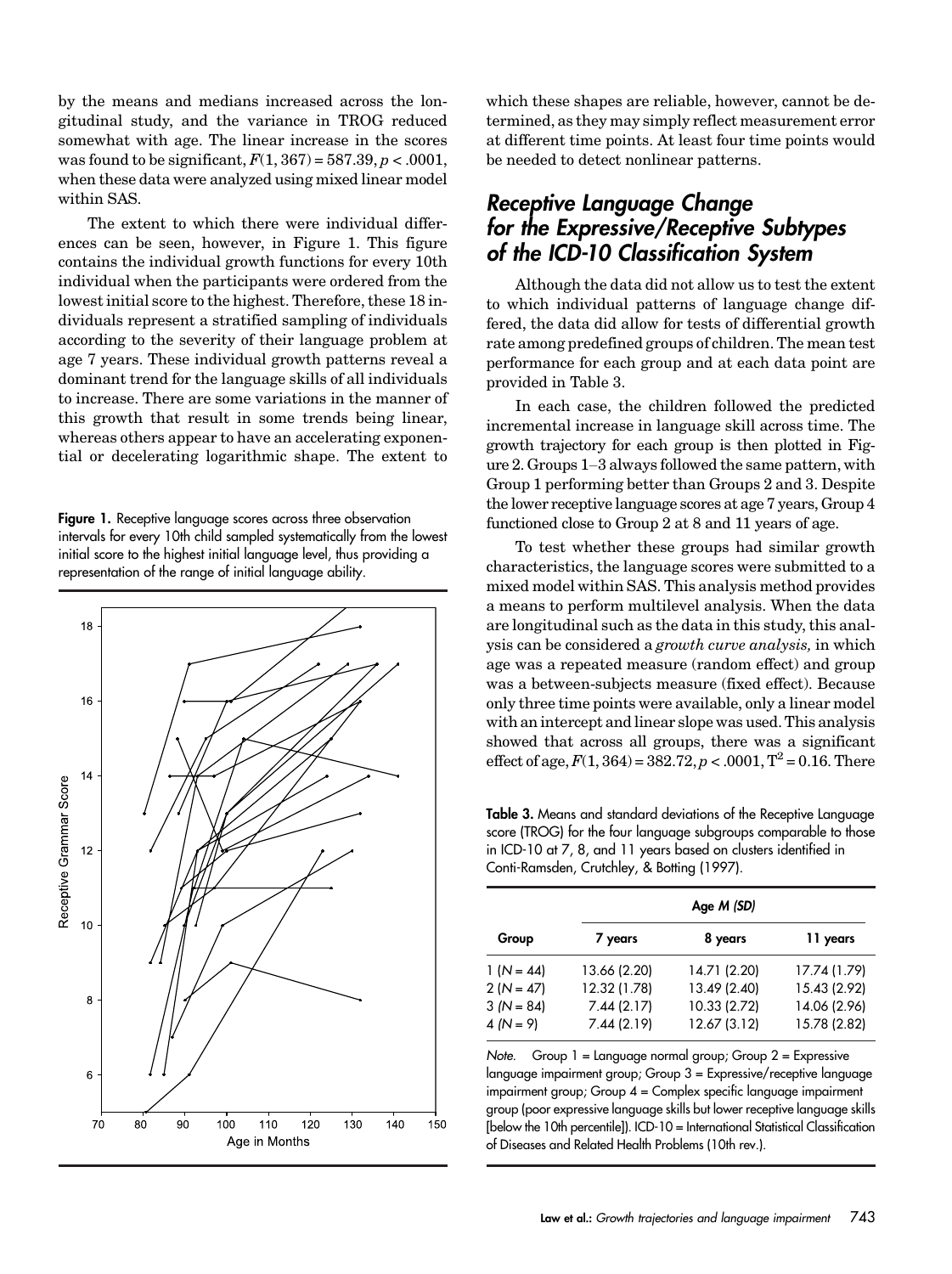Figure 2. The average trajectories for Receptive Language skills across the three age points for the language-normal group (Group 1), expressive language impairment group (Group 2), expressive/ receptive language impairment group, (Group 3), and complex SLI group (Group 4).



was also a significant difference in overall language status (intercept) for the different groups,  $F(3, 180) = 74.09$ ,  $p < .0001$ ,  $T^2 = 0.28$ . Finally, the Age  $\times$  Group interaction was also significant,  $F(3, 364) = 23.86, p < .0001, T^2 =$ 0.028. A follow-up test to examine the interaction showed that of the six contrasts, Groups 1 and 2 were not significantly different in the growth rate and Groups 3 and 4 were not significantly different. All other contrasts in the growth rate were significant.

Although the mixed model provided some evidence of reliable differences between some of the subgroups, this fixed-model effect size also showed that these significant between-group differences resulted from very small effect sizes as reflected in the  $T^2$  values of 0.04. This estimate of  $T^2$  used a method described by Winer, Brown, and Michels (1991; pp. 406–407) and assumes a fixed effect of analysis of variance (ANOVA), whereas the significance test was based on a mixed model. To date, there is no method available for computing effect sizes for mixed models; however, the fixed-effect approximation should be quite close. This constitutes a small effect (Cohen, 1988), accounting for only 4% of the variance. Thus, these findings underscore the relative homogeneity of the growth characteristics of these subgroups. The groups did differ with respect to their overall severity as shown by the significant main effect and the large effect size. Taken together, these results indicate that most of the differences between the subgroups are found at the general level of language proficiency and that, except for a small amount of the variation, the progress across time for these four subgroups is similar.

#### Receptive Language Trajectories for the Rapin and Allen (1987) Classification System

The mean scores for each of the six Rapin and Allen (1987) clusters are presented in Table 4, and the patterns of language growth for each of the clusters are shown in Figure 3. The pattern is similar to that detected in the earlier analysis in that each of the groups follow a similar incremental increase in language skills across time. A mixed-model ANOVA was again used to test whether the clusters differed with respect to receptive language status across the three observational intervals. This analysis showed that across all groups, there was a significant effect of age,  $F(1, 362) = 377.42$ ,  $p < .0001$ , T<sup>2</sup> = 0.19. The clusters also differed with respect to their overall language status,  $F(5, 178) = 24.34$ ,  $p < .0001$ ,  $T^2 = 0.19$ . Furthermore, the Age  $\times$  Group interaction was significant,  $F(5, 362) = 3.15$ ,  $p < .01$ ,  $T^2 =$ 0.006. A follow-up test to examine the interaction showed that of the 15 contrasts, 3 were significant at an alpha level of  $p < 0.01$ . Specifically, Cluster 4 had a growth rate significantly lower than Clusters 1, 3, and 5.

An inspection of the plots in Figure 3 shows that these differences are largely due to the negative growth for Cluster 4 from age 7 to age 8 years. Cluster 4 represents a group with normal language abilities but with

Table 4. Mean (and standard deviation) of the Receptive Language score (TROG) for the Rapin and Allen (1987) classification system at three age points based on clusters identified in Conti-Ramsden et al. (1997).

|              | Age          |              |              |
|--------------|--------------|--------------|--------------|
| Group        | 7 years      | 8 years      | 11 years     |
| $1 (N = 44)$ | 9.93(3.25)   | 12.39 (2.54) | 15.20 (2.76) |
| $2(N = 14)$  | 13.14 (3.06) | 15.57 (1.45) | 17.64 (1.15) |
| $3(N = 21)$  | 9.52(2.54)   | 12.10 (2.83) | 15.57 (3.03) |
| $4(N = 17)$  | 15.24 (1.52) | 15.18 (2.74) | 17.59 (1.84) |
| $5(N = 71)$  | 8.31 (2.68)  | 10.63 (2.83) | 14.14 (1.83) |
| $6 (N = 17)$ | 11.88 (2.71) | 13.71 (3.00) | 16.12 (3.31) |

Note. Group  $1 = Good$  articulation but other language skills poor; Group 2 = Poor word reading; Group 3 = General poor language but with good naming vocabulary; Group  $4 =$  Poor articulation and phonology, and normal language; Group 5 = Articulation is fair but performance on all other tests is poor; Group 6 = Good articulation and reasonable expressive language but poor receptive language.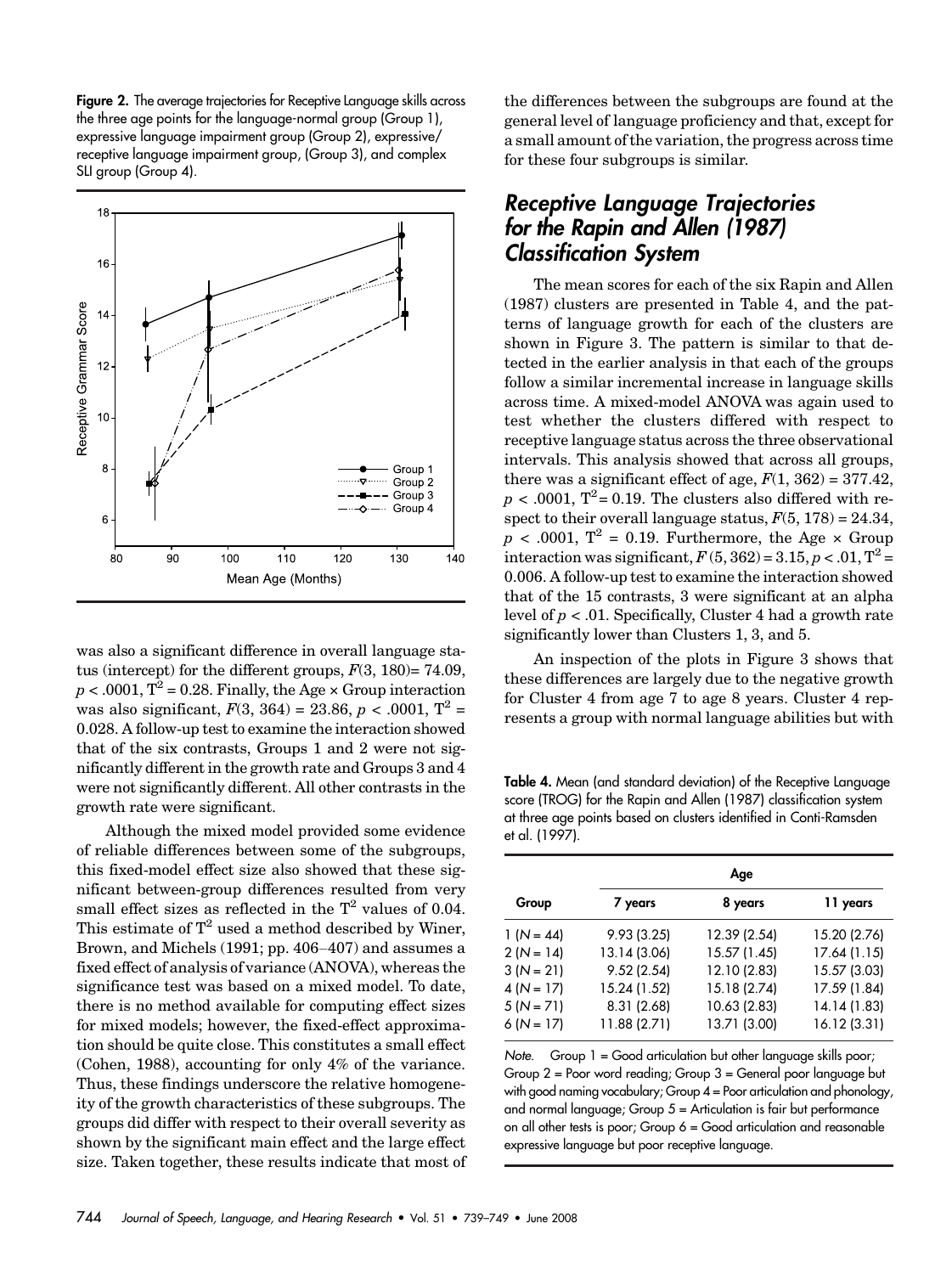Figure 3. The average trajectories for Receptive Language skills across the three age points for the profile of Conti-Ramsden et al. (1997) classification system containing the following six groups: (1) Good articulation but other language skills poor; (2) Poor word reading; (3) General poor language but with good naming vocabulary; (4) Poor articulation and phonology, and normal language; (5) Articulation is fair but performance on all other tests is poor; and (6) Good articulation and reasonable expressive language but poor receptive language.



phonological impairment. Thus, their performance on the TROG is close to ceiling. This near-ceiling performance reduces the variance in this group and also the amount of change over time. The variance of the measure plays a role in determining whether or not the growth rate for one cluster is significantly different from that of other clusters. The differences between groups with small variances tend to be significant. This may explain why the growth rate for Cluster 4 is significantly lower than for Clusters 1, 3, and 5 but not for Cluster 2, which has a larger variance for the measure at age 7 years. As was found for the earlier subgroups, this analysis revealed that despite there being a significant difference in the development pattern of some of the clusters, the magnitude of these differences as reflected in the  $T^2$  value of the interaction was very small. In contrast, the main effect between the groups was larger, again indicating that the principal dimension distinguishing the clusters was the severity of their receptive language scores at initial assessment.

The data from this study showed that there was a dominant pattern of development consisting of a gradually declining rate of growth for these children with clinical levels of language impairment. When this pattern was fit to a linear model, 30.3% of the total variance was accounted for by a single set of intercept and slope parameters. Of the remaining variance, nearly 61.6%  $(100\% - 30.3\% = 69.7\%)$  was due to individual differences in intercepts, and the remaining 38.4% may be attributed to the individual difference in the growth rate and the variance unaccounted for by the linear model. The intercept reflects differences in severity at initial assessment. Although systems concerned with subtypes can include differences in severity, typically this form of individual difference (i.e., in intercept) is viewed as evidence of dimensional quantitative variation. The individual growth rate differences and the accounted errors can be seen from the samples of growth found in Figure 1. It is within this nearly 26.8% [i.e.,  $69.7\% \times (1.000 - 0.616)$ ] of the variance that qualitative differences in the pattern of growth that would contribute to subgroups may be found. It might be possible to assume that if there were no measurement error, an ideal taxonomy with the correct growth function that would capture individual differences in growth patterns would result in an effect size of this magnitude. It is not possible, from these data, to extrapolate this growth function to the population of language learners as a whole, although it is important to point out that whether a child had a clinical level of language difficulty did not account for class membership in the Tomblin et al. (2004) analysis. Thus, the pattern of development in language impairment may indeed reflect that in the typically developing population.

#### **Discussion**

This study examined the growth characteristics of language in a large clinical sample of children who have been described in prior research (Conti-Ramsden & Botting, 1999; Conti-Ramsden et al., 2001). Existing work by Conti-Ramsden and colleagues has provided evidence for subgroups based on profiles of language performance across language measures at each time point. Stability of group membership across observation intervals was not found. These findings suggest that this sample of children with language impairment is heterogeneous and this heterogeneity is captured, to some degree, by categories similar to those initially identified by Rapin and Allen (1987). Given the potential heterogeneity of this sample, considerable variability in growth patterns was anticipated across time, and this variability was expected to be associated with the diagnostic subgroups found by Conti-Ramsden and colleagues. Indeed, these authors indicated that 45% of the children in the sample moved across subgroups between Time 1 and Time 2 (Conti-Ramsden & Botting, 1999), and this movement represented substantial changes in the children's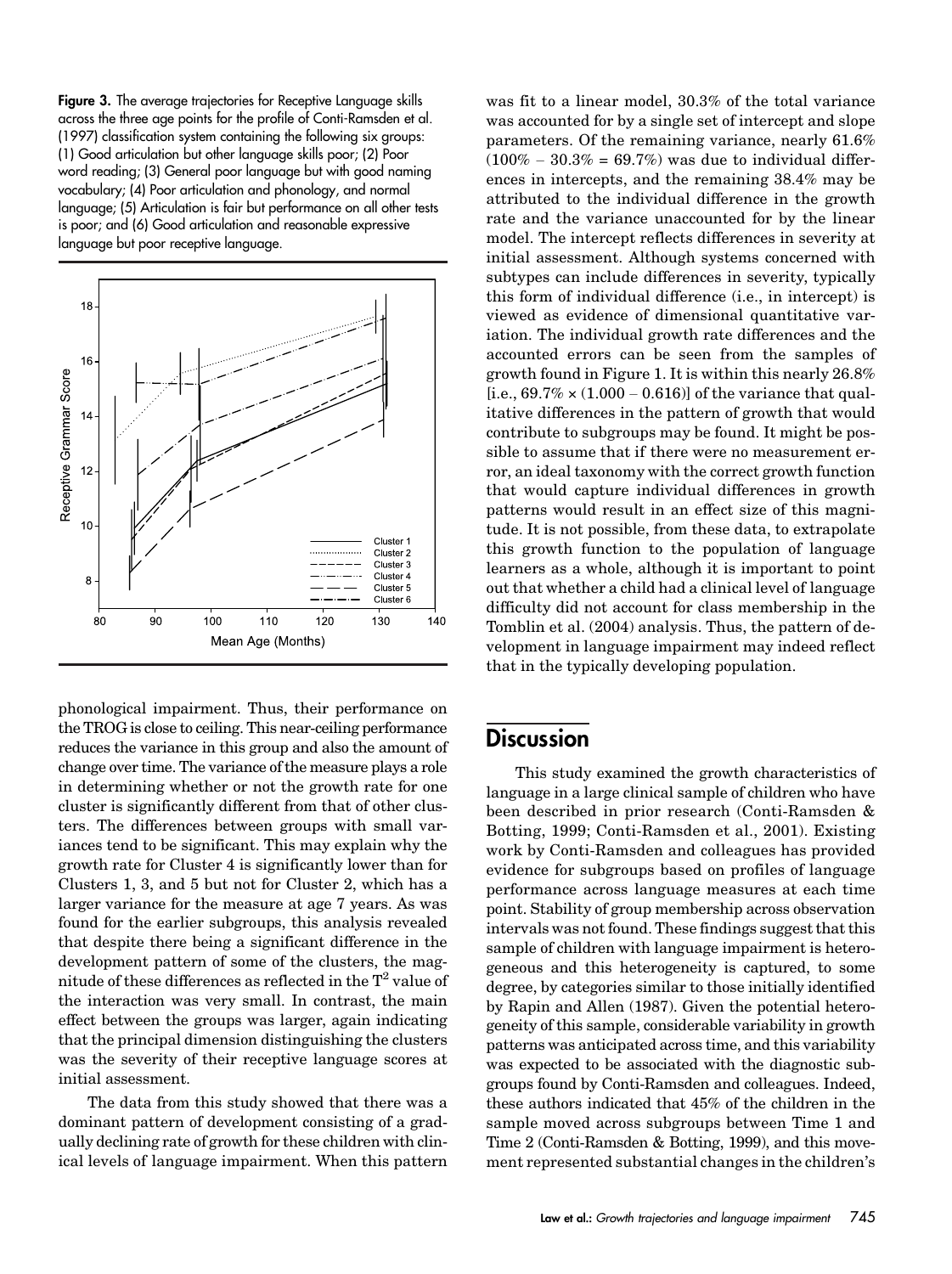profiles. Such heterogeneity would be particularly likely if these subgroups had different etiologies that would have different effects on the rate and pattern of language growth.

It is within this context of the remaining 26.8% variance not accounted for by the dominant model that the Rapin and Allen (1987) and ICD-10 (WHO, 1992) taxonomic systems can be considered, as this would represent the maximum amount of variance that these systems could account for beyond that having to do with severity. Indeed, both systems were able to capture a significant amount of this variance. The estimated effect sizes for these significant results, however, were quite small (.01 and .04, respectively). The failure to obtain a stronger relationship between these systems of subtyping and growth over time may be due to their poor reliability as shown by Conti-Ramsden et al. (2001). If so, one would have to question whether these subgroups are reflective of substantial unique etiological effects. The failure to find strong evidence for systematic differences in growth for these taxonomic systems could also be explained by the fact that their differences are due to nonlinear aspects of growth that were not incorporated into this analysis. An examination of Figures 3 and 4 shows, however, that the shapes of the group means across time are quite similar both within and between the two taxonomic systems. Therefore, it seems unlikely that the use of a linear model for analysis obscured important group differences.

The substantial similarity in growth trajectories between individuals and within groups formed by existing diagnostic systems is similar to other studies that have recently examined growth in school-aged children with and without specific language impairment. The findings of Rice and colleagues (Rice, 2004; Rice, Wexler, & Hershberger, 1998) and Tomblin et al. (2004) suggest that the growth trajectories of measures of both vocabulary and grammar in children with SLI were similar to those of typically developing children. Indeed, the main differences between groups in both studies was their early language skills, not the pattern of their subsequent performance. As Rice (2004) noted, the acquisition of different aspects of the language system appears to be explained in the first instance by the timing of the onset of acquisition, but subsequently, the growth trajectories follow the same course in all children, although the exact pattern may differ for different speech and language skills. In general, this would support the notion that these children are delayed but not qualitatively different from typically developing children, supporting a finding in the literature that goes as far back as the work of Morehead and Ingram (1976).

The conclusion from the present data is that, in terms of the models of change proposed by Leonard (1998) and discussed in this article, the pattern appears to be similar for the group as a whole. Although some individual children may appear to catch up and others appear to fall behind, the overall pattern appears to be one of consistency. These data do not allow direct comparison with a comparable group of typically developing learners. Those that seem to have normal language scores at later stages in the cohort could hardly be classified as typically developing learners, given the fact that they had been receiving special educational provision at the initial stages of the original Conti-Ramsden Manchester Language Study. However, data from the Iowa Child Language Study (Tomblin & Zhang, 2006) suggest that this pattern of slowing trajectory, arguably to asymptote, is characteristic of all children (Zhang & Tomblin, 2004). It is true that these findings reflect performance on a specific set of standardized language measures, and there may be different patterns for other skills that are not included. It is also true that the patterns of change are different for some individuals but, across the group as a whole and at least as far as receptive language skills are concerned, it appears that the tracking hypothesis better accounts for the data for the receptive language skills of the group as a whole than does either the deterioration or plateau hypotheses. The same pattern might not be found for speech skills or expressive language skills.

#### Methodological Limitations

The information obtained from this study must be understood within the context of the limitations inherent in the data set used. As noted initially, this study represents a secondary analysis of data that had been collected for a different purpose than that of growth curve analysis. The value of this data set derives from its extensive sampling of a clinically served population. This being said, certain features of this data set were not ideal.

Limited repeated observations. To obtain effective trajectories, it is important to consider the number of observations and the intervals between the time points. Growth curve modeling involves the estimation of parameters in the model. In the case of growth analysis, a minimum of three time points is needed to estimate the intercept and slope. With three observation intervals, it is not possible to test more complex models that contain nonlinear effects or to test for heterogeneity of growth parameters. It is also desirable that the intervals over which the observations are made allow for sufficient time for change to occur. Willett, Singer, and Martin (1998) talk about "sensibly spaced intervals." In the present data sets, there was only 1 year between the performance of the children between 7 and 8 years of age (i.e., the first two data points) in terms of both age and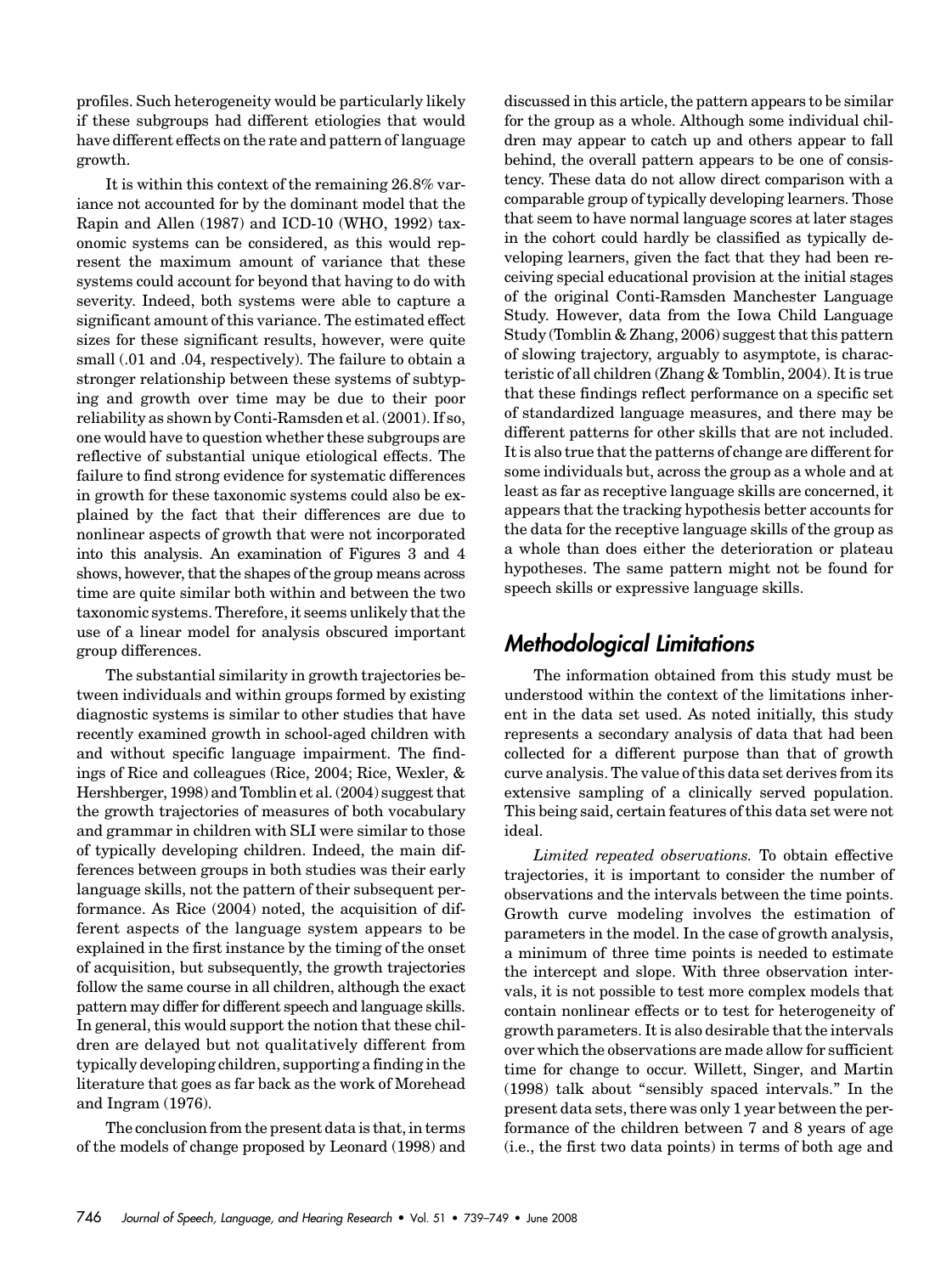ability. Data that spanned growth over a larger range of development would have been desirable.

Unidimensional representation of language. In addition to a limitation in the number of observations, the language change data were restricted to receptive language skills. These skills are undoubtedly salient in terms of the long-term outcome for children with language impairment; however, in general, other characteristics may be related to language change that play a significant part and that could be monitored in the same way. For example, it is possible that comparable expressive language trajectories for grammar or vocabulary might be characterized by greater variability, although such an interpretation would be called into question by the data from the Iowa Child Language Study (Tomblin & Zhang, 2006). This analysis was not possible from the available data.

An alternative to this approach would be a personoriented approach. The person approach, as described by Von Eye and Bergman (2003), assumes that multiple and somewhat unique factors influence development and, therefore, the individual is also part of a system and cannot reasonably be seen as being outside the context of that system. To accomplish such person-level analyses, it is necessary to have multiple measures of the traits of interest in order to perform cluster analysis with manifest variables or latent class analysis. The data available for this study did allow for such analyses.

Attrition. It is important to comment on the attrition in the study in the process of identifying sufficient cases to plot the trajectories. In doing this, the analysis effectively lost approximately 25% of the participants. Of course, if this dropout was random, it need not be a problem. However, this explanation is unlikely to be the case, and it may be that this would affect the outcomes. For example, those children with the poorest language skills might have been more likely to refuse specific tasks than children with less severe language impairments. Their removal from the analysis, consequently, would have reduced the number of a specific subset of children, perhaps those with language difficulties who were more closely associated with lower nonverbal IQ scores.

#### **Conclusions**

The present data support the contention that that there is unlikely to be a set of diagnostic elements that can provide a mutually exclusive classification system at any one given time (Bishop, 1994). Moreover, our results suggest that whether this is possible or not is probably the wrong question. Rather, it is necessary go beyond the notion of disorders at single time points and see them as

being on temporal continua. The challenge is to identify predictive models that can be replicated with sufficient statistical power to sustain the confidence of researchers and clinicians. The data presented here represent a first step in this process.

This analysis suggests that secondary analysis, which has not been a feature of the literature in the field of speech-language pathology, offers considerable potential for addressing salient research questions especially by using different cohorts to address the same issues. Given the consistency of the results present in this article, it could be anticipated that these findings would hold over other cohorts. However, it would be worth going back to those cohorts that are large enough to provide comparable data, namely those in Dunedin, New Zealand, and Ottawa, Carleton, Canada. It would also be appropriate to test for theoretically and clinically derived trajectories in the data to examine whether there are meaningful latent classes, which can be identified and again replicated across cohorts and with different composite measures. This will lead to further discussions of the dimensionality of language impairment, which can only be addressed in large-scale cohort studies.

#### Acknowledgments

We would like to thank Gina Conti-Ramsden for allowing access to the data for the purposes of these analyses. The Conti-Ramsden Manchester Language Study was funded by Grants AT251[OD] and Dir/28 from the Nuffield Foundation in the United Kingdom.

#### References

- Aram, D., Ekelman, B., & Nation, J. (1984). Preschoolers with language disorders: 10 years later. Journal of Speech and Hearing Research, 27, 232–244.
- Beitchman, J. H., Wilson, B., Brownlie, E. B., Walters, H., & Lancee, W. (1996). Long term consistency in speech/ language profiles. 1: Developmental and academic outcomes. Journal of American Academy of Child Psychiatry, 35, 804–825.
- Bishop, D. V. M. (1982). The Test of Reception of Grammar (2nd ed.). Manchester, United Kingdom: University of Manchester.
- Bishop, D. V. M. (1994). Is specific language impairment a valid diagnostic category? Genetic and psycholinguistic evidence. Philosophical Transactions of the Royal Society of London, 346, 105–111.
- Bishop, D. V. M., Bright, P., James, C., Bishop, S. J., & van der Lely, H. K. J. (2000). Grammatical SLI: A distinct subtype of developmental language impairment? Applied Psycholinguistics, 21, 159–181.
- Bishop, D. V. M., & Rosenblum, D. (1987). Classification of childhood language disorders. In W. Yule & M. Rutter ( Eds.),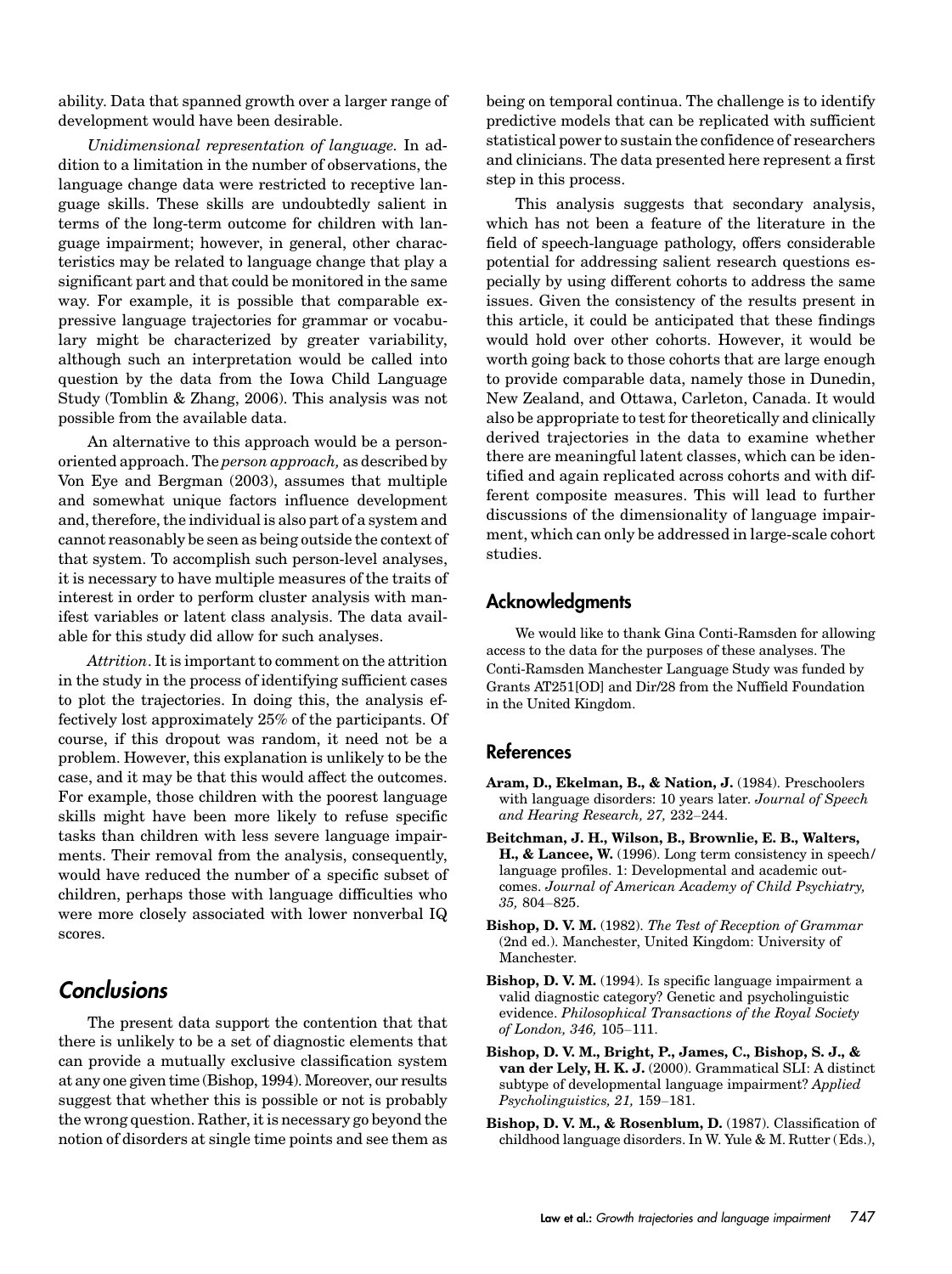Language development and disorders ( pp. 16–42). Oxford, England: MacKeith.

Botting, N., & Conti-Ramsden, G. (2000). Social and behavioral difficulties in children with language impairment. Child Language Teaching and Therapy, 16, 105–120.

Botting, N., Faragher, B., Simkin, Z., Knox, E., & Conti-Ramsden, G. (2001). Predicting pathways of specific language impairment: What differentiates good and poor outcomes. Journal of Child Psychology and Psychiatry, 42, 1013–1020.

Cohen, J. (1988). Statistical power analysis for the behavioral sciences. Hillsdale, NJ: Erlbaum.

Conti-Ramsden, G., & Botting, N. (1999). Classification of children with specific language impairment: Longitudinal considerations. Journal of Speech, Language, and Hearing Research, 42, 1195–1204.

Conti-Ramsden, G., Botting, N., & Faragher, B. (2001). Psycholinguistic markers for specific language impairment (SLI). Journal of Child Psychology and Psychiatry, 42, 741–748.

Conti-Ramsden, G., Botting, N., Simkin, Z., & Knox, E. (2001). Follow-up of children attending infant language units: Outcomes at 11 years of age. International Journal of Language and Communication Disorders, 36, 207–219.

Conti-Ramsden, G., Crutchley, A., & Botting, N. (1997). The extent to which psychometric tests differentiate subgroups of children with SLI. Journal of Speech, Language, and Hearing Research, 40, 765–777.

Dollaghan, C. A. (2004). Taxometric analyses of specific language impairment in 3- and 4-year old children. Journal of Speech, Language, and Hearing Research, 47, 464–475.

Elliott, C. D. (1983). British Ability Scales. Windsor, United Kingdom: nferNelson.

Goldman, R., & Fristoe, M. (1986). Goldman–Fristoe Test of Articulation. Circle Pines, MN: American Guidance Service.

Johnson, C. J., Beitchman, J. H., Young, A., Escobar, M., Atkinson, L., Wilson, B., et al. (1999). Fourteen-year follow-up of children with and without speech/language impairments: Speech/language stability and outcomes. Journal of Speech, Language, and Hearing Research, 42, 744–761.

Karmiloff-Smith, A. (1998). Development itself is the key to understanding developmental disorders. Trends in Cognitive Sciences, 2, 389–398.

Leonard, L. (1998). Children with specific language impairment. Cambridge, MA: MIT Press.

Morehead, D. M., & Ingram, D. (1976). The development of base syntax in normal and linguistically deviant children. In D. M. Morehead & A. E. Morehead (Eds.), Normal and deficient child language ( pp. 209–238). Baltimore: University Park Press.

Rapin, I. (1996). Developmental language disorders: A clinical update. Journal of Child Psychology and Psychiatry, 37, 643–656.

Rapin, I., & Allen, D. A. (1987). Developmental dysphasia and autism in preschool children: Characteristics and subtypes. In J. Martin, P. Fletcher, R. Grunwell, & D. Hall ( Eds.), Proceedings of the first international symposium on specific speech and language disorders in children ( pp. 20–35). London: Afasic.

Raven, J. C. (1986). Coloured Progressive Matrices. London: H. K. Lewis.

Renfrew, C. (1991). The Bus Story: A test of continuous speech. Oxford: Author.

Rice, M. L. (2004). Growth models of developmental language disorders. In M. L. Rice & S. F. Warren (Eds.), Developmental language disorders: From phenotypes to etiologies ( pp. 207–240). Mahwah, NJ: Erlbaum.

Rice, M. L., Wexler, K., & Hershberger, S. (1998). Tense over time: The longitudinal course of tense acquisition in children with specific language impairment. Journal of Speech, Language, and Hearing Research, 41, 1412–1431.

Richman, N., Stevenson, J., & Graham, P. J. (1982). Pre-school to school: A behavioral study. London: Academic Press.

Silva, P. A., Williams, S., & McGee, R. (1987). A longitudinal study of children with developmental language delay at age three: Later intelligence, reading, and behaviour problems. Developmental Medicine and Child Neurology, 29, 630–640.

Stothard, S. E., Snowling,M. J., Bishop, D. V.M., Chipchase, B. B., & Kaplan, C. A. (1998). Language impaired preschoolers: A follow-up into adolescence. Journal of Speech, Language, and Hearing Disorders, 41, 407–418.

Tomblin, J. B., Records, N., Buckwalter, P., Zhang, X., Smith, E., & O'Brien, M. (1997). Prevalence of specific language impairment in kindergarten children. Journal of Speech, Language, and Hearing Research, 4, 1245–1269.

Tomblin, J. B., Zhang, X., Catts, H., Ellis Weismer, S. E., & Weiss, A. (2004). Dimensions of individual differences in communication skills among primary grade children. In M. Rice (Ed.), Developmental language disorders: From phenotypes to etiologies ( pp. 53–76). Mahwah, NJ: Erlbaum.

Tomblin, J. B., & Zhang, X. (2006). The dimensionality of language ability in school-age children. Journal of Speech, Language, and Hearing Research, 49, 1193–1208.

van der Lely, H. (2003). Do heterogeneous SLI deficits need heterogeneous theories? SLI subgroups, G-SLI, and the RDDR hypothesis. In Y. Levy & J. Schaeffer ( Eds.), Towards a definition of specific language impairment ( pp. 109–134). Mahwah, NJ: Erlbaum.

van der Lely, H., Rosen, S., & McClelland, A. (1998). Evidence for a grammar-specific deficit in children. Current Biology, 8, 1253–1258.

Von Eye, A., & Bergman, L. R. (2003). Research strategies in developmental psychopathology: Dimensional identity and the person-orientated approach. Development and Psychopathology, 15, 553–580.

Willett, J. B., Singer, J. D., & Martin, N. C. (1998). The design and analysis of longitudinal studies of development and psychopathology in context: Statistical models and methodological recommendations. Development and Psychopathology, 10, 395–426.

Wilson, B. C., & Risucci, D. A. (1986). A model for the clinical quantitative classification—Generation 1—Application to language disordered preschool children. Brain and Language, 27, 281–309.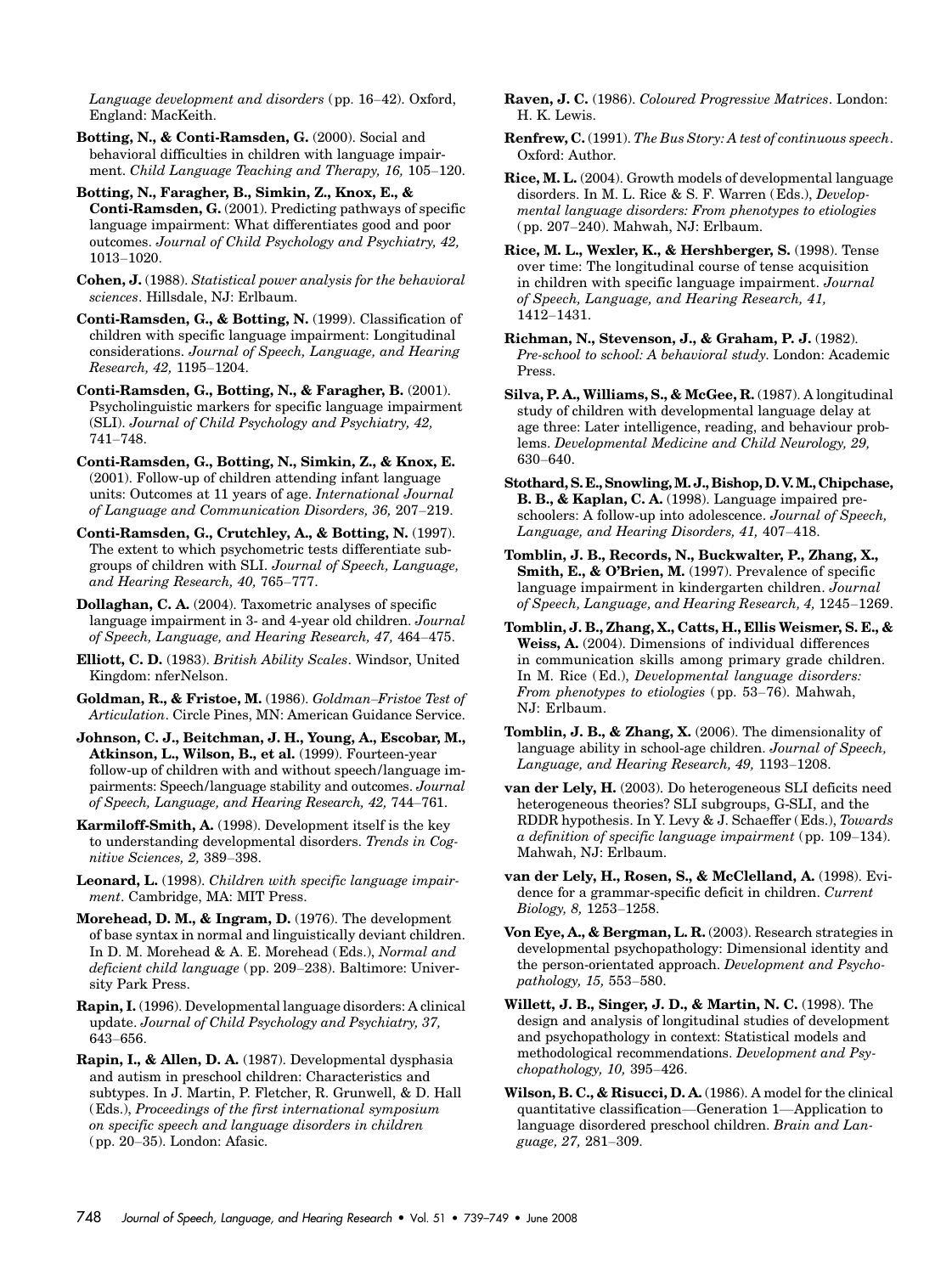- Winer, B. J., Brown, D. R., & Michels, K. M. (1991). Statistical principles in experimental design. New York: McGraw-Hill.
- World Health Organization. (1992). International Statistical Classification of Diseases and Related Health Problems (10th rev.). Geneva: Author.
- Zhang, X., & Tomblin, J. B. (2004, June). Lack of individual difference in the language growth rate from kindergarten to eighth grade. Presentation at the Society for Research in Child Language Disorders, Madison, Wisconsin.

Received April 7, 2006

Revision received March 29, 2007

Accepted October 21, 2007

- DOI: 10.1044/1092-4388(2008/052)
- Contact author: James Law, Department of Language and Communication Science, Queen Margaret University, Queen Margaret University Drive, Edinburgh EH21 6UU, United Kingdom. E-mail: jlaw@qmu.ac.uk.